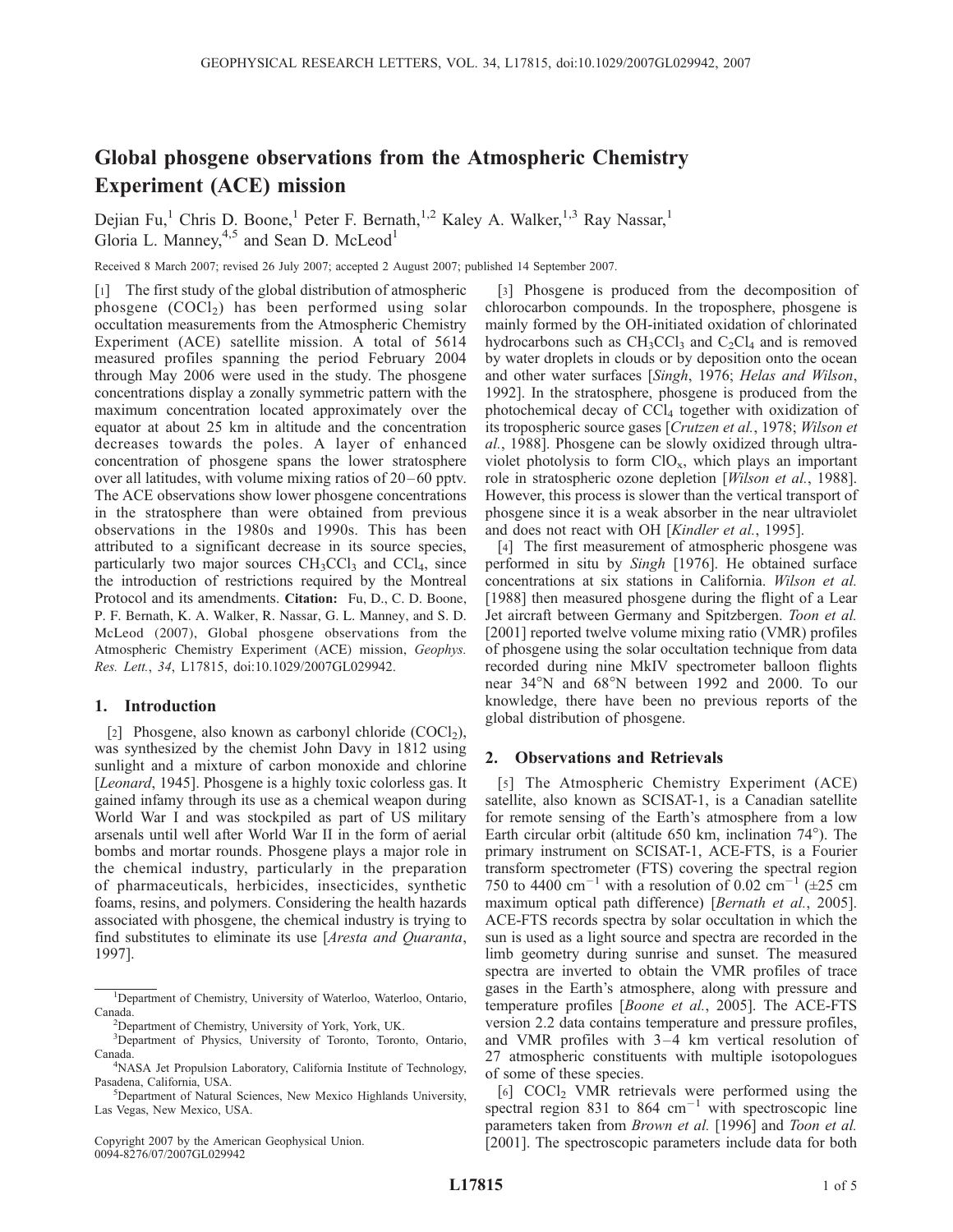| Altitude,<br>km | Mean<br>VMR | Measurement<br>Noise | Spectroscopic<br>Data <sup>b</sup> | Pointing <sup>c</sup> | T <sup>d</sup> | $CO2$ <sup>e</sup> | OCS <sup>t</sup> | $C_2H_6^g$ | Total<br>Error, $\%$ |
|-----------------|-------------|----------------------|------------------------------------|-----------------------|----------------|--------------------|------------------|------------|----------------------|
| 8.5             | 21.6        | 13.5                 | 6.5                                | 3.0                   | 0.5            | 0.01               | 0.02             | 0.14       | 71                   |
| 11.5            | 19.0        | 13.1                 | 5.7                                | 2.0                   | 0.7            | 0.002              | 0.01             | 0.04       | 76                   |
| 14.5            | 15.3        | 10.8                 | 4.6                                | 1.0                   | 0.9            | 0.002              | 0.003            | 0.03       | 77                   |
| 17.5            | 18.2        | 13.1                 | 5.5                                | 2.0                   | 0.5            | 0.001              | 0.003            | 0.02       | 79                   |
| 20.5            | 23.3        | 21.0                 | 6.2                                | 1.5                   | 0.5            | 0.001              | 0.005            | 0.005      | 94                   |
| 23.5            | 36.8        | 32.9                 | 11.0                               | 2.0                   | 1.0            | 0.002              | 0.004            | 0.005      | 94                   |
| 26.5            | 32.6        | 41.6                 | 9.8                                | 3.0                   | 0.5            | 0.003              | 0.003            | 0.01       | 131                  |
| 29.5            | 3.7         | 44.9                 |                                    | 2.0                   | 0.3            | 0.005              | 0.004            | 0.015      | 1215                 |

Table 1. Sensitivity Study for the COCl<sub>2</sub> Retrieval, Evaluated From a Representative Set of Occultations in the Latitude Range 15–  $20^{\circ}N^{a}$ 

<sup>a</sup>COCl<sub>2</sub> VMR values and uncertainties in the VMR are expressed in parts per trillion by volume (pptv). The total error is expressed as a percentage of the mean VMR.

 $B$ ased on spectroscopic uncertainty of 30% for COCl<sub>2</sub> (see text).

Based on a tangent height uncertainty of 150 m.

d Based on a temperature uncertainty of 2 K.

e Based on an uncertainty of 1%.

fBased on an uncertainty of 5%.

g Based on an uncertainty of 10%.

the main isotopologue  $(CO^{35}Cl_2)$  and the most abundant minor isotopologue  $(CO^{35}Cl^{37}Cl)$ . The altitude range of the retrievals extends from 8 to 30 km. Pressure and temperature for the retrievals were taken from ACE-FTS version 2.2 results. Molecules with interferences in the retrieval window are CCl<sub>3</sub>F (CFC-11), HNO<sub>3</sub>, O<sub>3</sub>, CO<sub>2</sub>, OCS, C<sub>2</sub>H<sub>6</sub>, H<sub>2</sub><sup>1</sup><sup>6</sup>O<sub>2</sub> and  $H_2^{18}O$ . For molecules other than  $COCl_2$ , spectroscopic line parameters and cross sections (CFC-11) were taken from the HITRAN 2004 database [Rothman et al., 2005].

[7] During COCl<sub>2</sub> retrievals, VMR profiles are retrieved simultaneously for the interferers CFC-11,  $HNO<sub>3</sub>, O<sub>3</sub>$ , and  $H<sub>2</sub>O$ . The VMR for  $CO<sub>2</sub>$  is fixed to its assumed profile [Boone et al., 2005], while the VMR profiles for OCS and  $C_2H_6$  are fixed to ACE-FTS version 2.2 results. The isotopologue  $H_2^{18}O$  is a minor interference, only significant below  $\sim$ 9 km for tropical occultations and negligible for polar occultations. Contributions to the spectrum from CFC-11 are calculated from 55 cross section files in the HITRAN 2004 database that cover the pressure and temperature range of  $0.01 - 1$  atm and  $190 - 296$  K.

[8] Following the procedure outlined by Dufour et al. [2006], Table 1 presents an estimate of uncertainties associated with the retrievals for a representative set of occultations: tropical occultations with latitudes 15 to  $20^{\circ}$ N. The column labeled ''Measurement Noise'' is the statistical fitting error in the least squares analysis. Contributions from errors in temperatures, pointing, and interferences fixed during the retrieval  $(CO_2, OCS, and C_2H_6)$  are also considered. The uncertainty of  $30\%$  on the COCl<sub>2</sub> spectroscopic parameters was deduced from information provided in the article by *Toon et al.* [2001], where average quantities were calculated from two sources that differed by up to 60% (much higher than the quoted precisions of 2 and 10%). Interferences analyzed simultaneously (CFC-11,  $HNO<sub>3</sub>, O<sub>3</sub>$ , and  $H_2O$ ) are not considered separately. The random errors from deficiencies in the retrievals of these molecules are reflected in the measurement noise column, and systematic contributions to the error are neglected. Of particular concern for COCl<sub>2</sub> retrievals is the broad, overlapping CFC-11 absorption feature. However, a systematic scaling of the CFC-11 cross sections in HITRAN 2004 would only affect the retrieved CFC-11 VMR profile. Systematic errors

in the COCl<sub>2</sub> retrievals from errors in CFC-11 spectroscopy would only arise if the shape of the calculated CFC-11 absorption feature was wrong, and there is no indication of such problems in the fitting residuals.

[9] It is worth noting that the numbers in Table 1 represent the uncertainties on the retrieval of a single VMR profile, including both random and systematic contributions. Uncertainties are a large percentage of the retrieved VMR values, and they exceed 100 percent at the highest retrieval altitudes, where the magnitude of the  $COCl<sub>2</sub>$  spectral signature approaches the noise level. Random contributions to the uncertainty (such as measurement noise) are greatly reduced (generally to less than 5 pptv) through averaging results for many occultations, as was done for the plots presented in this article.

[10] During polar winter/spring, the airmass contained within the polar vortex experiences a significant subsidence. As a consequence, VMR profiles of  $COCl<sub>2</sub>$  measured inside or at the edge of the polar vortex are smaller than those observed outside the vortex at a particular altitude [*Toon*] et al., 2001]. In order to avoid this temporary dynamical effect, occultations within the polar vortex or on the vortex edge were excluded from analysis. Using the potential vorticity derived from the Met Office meteorological analyses [Davies et al., 2005], a two-step approach similar to that described by Nassar et al. [2005] was used to classify each of the 6758 occultations collected during the period February 2004 to May 2006 as being inside, outside, or on the edge of the vortex. Filtering out occultations inside or on the edge of the vortex yielded 5614 extravortex occultations, which were then used in the evaluation of the  $COCl<sub>2</sub>$  global distribution. The geographic locations of these  $561\overline{4}$  occultations are shown in auxiliary Figure S1<sup>1</sup>.

#### 3. Results and Discussion

[11] Within 5 degree latitudinal zones, the observed VMR profiles of COCl<sub>2</sub> show very similar characteristics in terms of peak altitude and VMR values at the peak. For this initial

<sup>&</sup>lt;sup>1</sup>Auxiliary materials are available in the HTML. doi:10.1029/ 2007GL029942.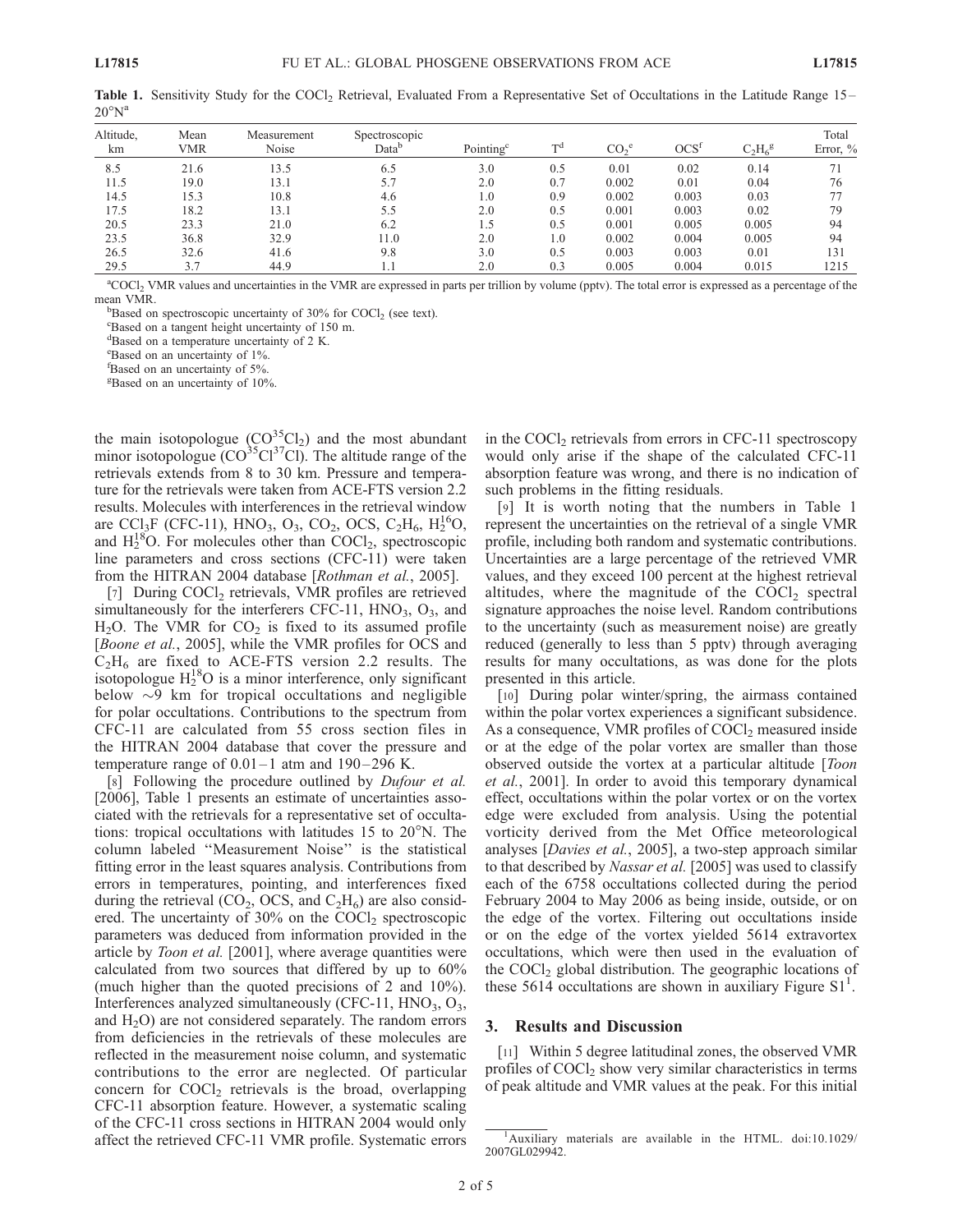

**Figure 1.** Latitudinal distribution of averaged  $COCl<sub>2</sub>$ volume mixing ratio profiles (in pptv) spanning 8 to 30 km from ACE-FTS observations during the period February 2004 to May 2006 are displayed.

paper, the predicted small seasonal cycle [Kindler et al., 1995] and the expected annual decrease due to the decline in atmospheric chlorine loading were not considered. The entire data set was therefore separated into 5 degree latitude bins, and all of the profiles within a given bin were averaged to generate a single profile with reduced noise. Although there are 36 bins between  $90^{\circ}$ N and  $90^{\circ}$ S, only 35 of the bins were used because there were no profiles in the region 85 to 90°S.

[12] The 35 averaged COCl<sub>2</sub> VMR profiles shown in auxiliary Figure S2 were used to generate the contour plot shown in Figure 1. In the troposphere, phosgene has a generally even distribution, with VMR values of roughly 15 to 20 pptv. In the lower stratosphere,  $COCl<sub>2</sub>$  exhibits a layer of higher concentration (25 to 60 pptv) with a thickness of 5 to 10 km. Within this layer,  $COCl<sub>2</sub>$  concentrations are highest near the equator and decline poleward. There is a core of strongly enhanced  $COCl<sub>2</sub>$  (VMRs 40 to 60 pptv) between 22 and 27 km in the region  $20^{\circ}$ N to  $20^{\circ}$ S. For all latitudes, the retrieved VMR drops rapidly to zero for altitudes above the  $COCl<sub>2</sub>$  enhancement layer.

[13] The phosgene distribution pattern is determined by the chemical production and lifetime.  $COCl<sub>2</sub>$  is believed to have five main precursor molecules. In the troposphere,  $COCl<sub>2</sub>$  is produced primarily from the OH-initiated oxidation of  $CH_3CCl_3$ ,  $CHCl_3$ ,  $C_2Cl_4$ , and  $C_2HCl_3$  [Helas and Wilson, 1992]. In addition to these sources, the largest source of  $COCl<sub>2</sub>$  is attributed to the photolysis of  $CCl<sub>4</sub>$ contributing about  $68\%$  of the total  $COCl<sub>2</sub>$  budget in the stratosphere according to model simulation results [Kindler] et al., 1995]. Tropospheric  $COCl<sub>2</sub>$  has a lifetime of about 70 days due to fast wet removal [Singh, 1976; Singh et al., 1977; Kindler et al., 1995]. Stratospheric  $COCl<sub>2</sub>$ , on the other hand, is expected to have a lifetime of several years since phosgene decomposes slowly through UV photolysis and has no reaction with OH. Interestingly Kindler et al. [1995] predict that a substantial amount of phosgene is returned to the troposphere from the stratosphere, where it is removed primarily by wet deposition.

[14] Based on the distribution in Figure 1, the bulk of the  $COCl<sub>2</sub>$  appears over the tropics, likely because the tropics receive more insolation than higher latitudes, due to a smaller solar zenith angle. Because of its long lifetime, stratospheric  $COCl<sub>2</sub>$  in the tropics can then be transported poleward by the Brewer-Dobson circulation. Hence, the high concentration of phosgene appears in the tropics, decreases poleward and shows a zonally symmetric pattern centered on the equator.

[15] Auxiliary Figure S3 shows COCl<sub>2</sub> profiles corresponding to five different latitudinal zones  $(90-60^{\circ}N, 60-30^{\circ}N, 30^{\circ}S 30^{\circ}$ N,  $30-60^{\circ}$ S and  $60-85^{\circ}$ S) averaged from the observed profiles spanning February 2004 through May 2006. In the stratosphere, the peak values of  $COCl<sub>2</sub>$  VMR decrease significantly from the tropics to the poles. In a recent global inventory of stratospheric chlorine [Nassar et al., 2006], mean COCl<sub>2</sub> profiles were estimated from the MkIV measurements spanning September 1992 to March 2000 [Toon et al., 2001], but with limited latitudinal coverage in those measurements, the presently observed latitudinal distribution of stratospheric COCl<sub>2</sub> was not discerned. In the troposphere,  $COCl<sub>2</sub>$  VMR increases slightly from the tropics to the poles. This may result from the fact that the troposphere at higher latitudes contains less liquid water than the tropical atmosphere, providing less opportunity for wet removal. In addition, larger tropospheric phosgene mixing ratios at higher latitudes may be a result of recirculation from the stratosphere by the Brewer-Dobson circulation. The averaged VMR profiles for northern  $(0-90^{\circ}N)$  and southern  $(0-85^{\circ}S)$ hemispheres in auxiliary Figure S3 are very similar, suggesting



Figure 2. Averaged  $COCl<sub>2</sub>$  volume mixing ratio profiles (solid magenta diamond line) for  $30-35^{\circ}$ N, latitudinal zone observed by ACE mission during the period February 2004 to May 2006 are presented along with in situ aircraft measurements of Wilson et al. [1988] between Germany and Spitzbergen ( $50^{\circ} - 78^{\circ}$ N) at altitudes of  $5 - 12$  km (solid black diamonds), plus the results presented in Figure 11 in the model prediction of Kindler et al. [1995] (dotted red line), the Nassar et al. [2006] (solid green triangle line) estimates for 2004 based on a best-fit line to the Toon et al. [2001] MkIV points in the 10–30 km range measured near 34°N and 68°N between September 1992 and March 2000, and phosgene profiles measured in 2003, 2004, and 2005 using MkIV spectrometer by G. C. Toon et al. (private communication, 2007).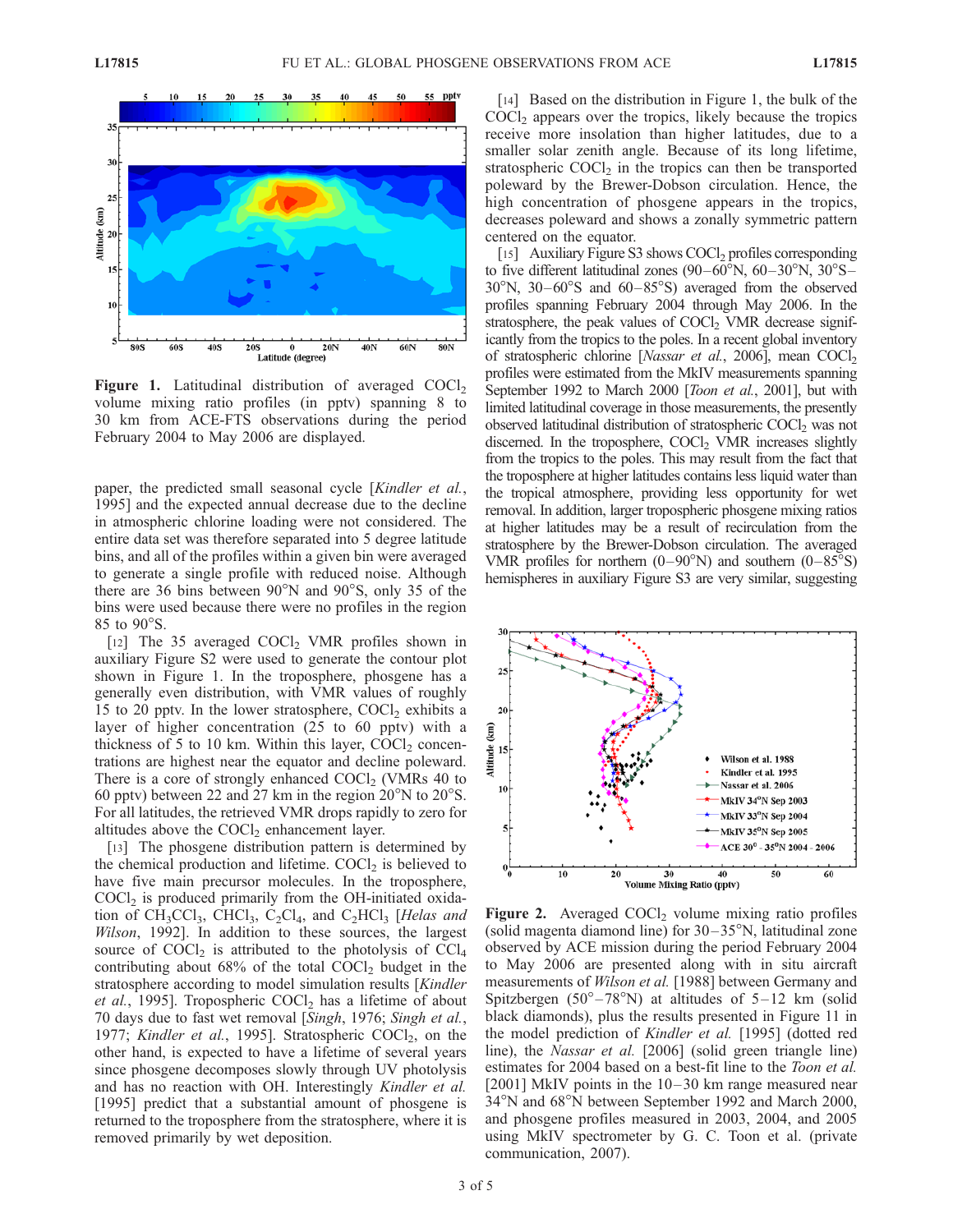that both hemispheres have similar amounts of  $COCl<sub>2</sub>$ . This observation is at variance with the model results of Kindler et al. [1995], which predict a significant hemispheric asymmetry with an enhancement in the troposphere of the Northern Hemisphere though the hemispheric differences of source gases are smaller than they were in the 1980s and 1990s.

[16] Above the peak in all of the averaged ACE-FTS  $COCl<sub>2</sub>$  profiles, around 22 to 25 km depending on the latitude range,  $COCl<sub>2</sub>$  VMR decreases rapidly with increasing altitude and becomes essentially zero above 28 km. This is consistent with the results from MkIV spectrometer [*Toon et al.*, 2001] measured near  $34^{\circ}$ N and 68°N between September 1992 and March 2000. Both ACE-FTS and MkIV results are inconsistent with the model results [Kindler et al., 1995], which are plotted with the red dotted line in Figure 2. Results from aircraft observations collected by Wilson et al. [1988] between Germany and Spitzbergen (50 $^{\circ}$ -78 $^{\circ}$ N) at altitudes of 5-12 km are also included in Figure 2.  $COCl<sub>2</sub>$  VMRs in the stratosphere from ACE-FTS are smaller than the observations from both of them.

[17] The differences in ACE-FTS COCl<sub>2</sub> VMR in the stratosphere compared to previous studies likely arise from changes in the concentrations of sources species. Ground based studies indicate sharp declines over the past 10 to 15 years as a result of emission restrictions on its two major sources  $CH_3CCl_3$  and  $CCl_4$  required by the Montreal Protocol and its amendments. For example, the Atmospheric Lifetime Experiment, the Global Atmospheric Gases Experiment and the Advanced Global Atmospheric Gases Experiment (ALE/GAGE/AGAGE) [Prinn et al., 2000, 2005; Simmonds et al., 2006; World Meteorological Organization (WMO), 2006], the National Oceanic and Atmospheric Administration Climate Monitoring and Diagnostics Laboratory (NOAA/CMDL) [Montzka et al., 1996, 1999; Thompson et al., 2004; WMO, 2006], and the University of California at Irvine (UCI) [Blake et al., 1996, 2001; WMO, 2006] measure the concentrations of the five main phosgene precursor molecules.

[18] From these in situ data sets,  $CCl<sub>4</sub>$  concentrations dropped 10% between 1988 and 2005 [Montzka et al., 1996, 1999; Blake et al., 1996, 2001; Thompson et al., 2004; Prinn et al., 2000, 2005; WMO, 2006]. Levels of tropospheric  $CH<sub>3</sub>CCl<sub>3</sub>$  declined rapidly between 1991 and 2004. During this period, the  $CH<sub>3</sub>CCl<sub>3</sub>$  mixing ratio declined 85% [Prinn et al., 2000, 2005; WMO, 2006]. Between 1989 and 2002, annual mean  $C_2Cl_4$  mixing ratios for the extratropical northern hemisphere dropped from 13.9 pptv to less than half this value (6.5 pptv), and global averages declined from 6.3 pptv to 3.5 pptv [Simpson et al., 2004; WMO, 2006]. Recent ambient atmospheric data suggest that the amounts of CHCl<sub>3</sub> and  $C_2$ HCl<sub>3</sub> are also declining. *Prinn et al.* [2000] reported data for CHCl<sub>3</sub> from  $1983 - 1998$  with a trend ranging from  $-0.1$  to  $-0.4$  ppt/year. The decreasing rate of  $C_2HCl_3$  was reported as 0.01 ppt/year during the period July 1999 to December 2004 [Simmonds et al., 2006]. Given these significant changes in atmospheric chlorine content, differences on the order of  $25\%$  for COCl<sub>2</sub> in the stratosphere as compared to older data sets are quite reasonable. Abundances in the troposphere are not substantially lower than observed by measurements made  $10-15$  years earlier, in contrast to what

one might expect from reduced abundances of chemicals thought to be the main precursors of phosgene in the troposphere. The reason for this inconsistency is not known.

#### 4. Summary and Conclusion

[19] The first study of the global distribution of atmospheric phosgene  $(COCl<sub>2</sub>)$  has been performed using data from the ACE satellite mission. A total of 5614 profiles from the period February 2004 to May 2006 were used, after filtering out occultations that were inside or near the polar vortex. No seasonal variation was observed in the data, but there was a significant variation as a function of latitude.

[20] A major source region for atmospheric phosgene appears in the stratosphere over the tropics (around 25 km), where the highest VMRs  $(40-60 \text{ pptv})$  are observed. There are also likely enhanced abundances of the  $COCl<sub>2</sub>$  parent species in this region, but an in-depth study of the parent species is beyond the scope of this paper. The Brewer-Dobson circulation transports the COCl<sub>2</sub> toward the poles. A long lifetime in the lower stratosphere leads to an enhanced layer in this region. For altitudes above the enhancement layer, VMR values are small because the molecule undergoes UV photolysis. In the troposphere, COCl<sub>2</sub> VMR values are relatively low  $(17-20 \text{ pptv})$  as a result of the 70-day lifetime which is governed by fast wet removal.

[21] Comparisons of COCl<sub>2</sub> VMRs between ACE-FTS observations and measurements from previous work [Wilson et al., 1988; Toon et al., 2001] show reasonable agreement.  $ACE-FTS$  results indicate a decline in  $COCl<sub>2</sub>$  concentrations in the stratosphere since those studies, as one would expect from the decline in parent species [Blake et al., 1996; Montzka et al., 1996, 1999; Blake et al., 2001; Simpson et al., 2004; Thompson et al., 2004; Prinn et al., 2000, 2005; Simmonds et al., 2006; WMO, 2006].

[22] Acknowledgments. Funding for this work was provided by the Canada Space Agency and the Natural Sciences and Engineering Research Council of Canada. We thank G. C. Toon for providing phosgene profiles measured using the MkIV spectrometer. Work at the Jet Propulsion Laboratory, California Institute of Technology was done under contract with the National Aeronautics and Space Administration.

#### References

- Aresta, M., and E. Quaranta (1997), Carbon dioxide: A substitute for phosgene, CHEMTECH, 27(3), 32 – 40.
- Bernath, P. F., et al. (2005), Atmospheric Chemistry Experiment (ACE): Mission overview, Geophys. Res. Lett., 32, L15S01, doi:10.1029/ 2005GL022386.
- Blake, D. R., T.-Y. Chen, T. W. Smith Jr., C. J.-L. Wang, O. W. Wingenter, N. J. Blake, F. S. Rowland, and E. W. Mayer (1996), Three-dimensional distribution of nonmethane hydrocarbons and halocarbons over the northwestern Pacific during the 1991 Pacific Exploratory Mission (PEM-West A), J. Geophys. Res., 101, 1763 – 1778.
- Blake, N. J., et al. (2001), Large-scale latitudinal and vertical distributions of NMHCs and selected halocarbons in the troposphere over the Pacific Ocean during the March – April 1999 Pacific Exploratory Mission (PEM-Tropics B), J. Geophys. Res., 106, 32,627 – 32,644.
- Boone, C. D., R. Nassar, K. A. Walker, Y. Rochon, S. D. McLeod, C. P. Rinsland, and P. F. Bernath (2005), Retrievals for the Atmospheric Chemistry Experiment Fourier transform spectrometer, Appl. Opt., 44, 7218-7231.
- Brown, L. R., M. R. Gunson, R. A. Toth, F. W. Irion, C. P. Rinsland, and A. Goldman (1996), The 1995 Atmospheric Trace Molecule Spectroscopy (ATMOS) linelist, Appl. Opt., 35, 2828 – 2848.
- Crutzen, P. J., I. S. A. Isaksen, and J. R. McAfee (1978), The impact of the chlorocarbon industry on the ozone layer, *J. Geophys. Res.*, 83, 345–363.
- Davies, T., M. J. P. Cullen, A. J. Malcolm, M. H. Mawson, A. Staniforth,